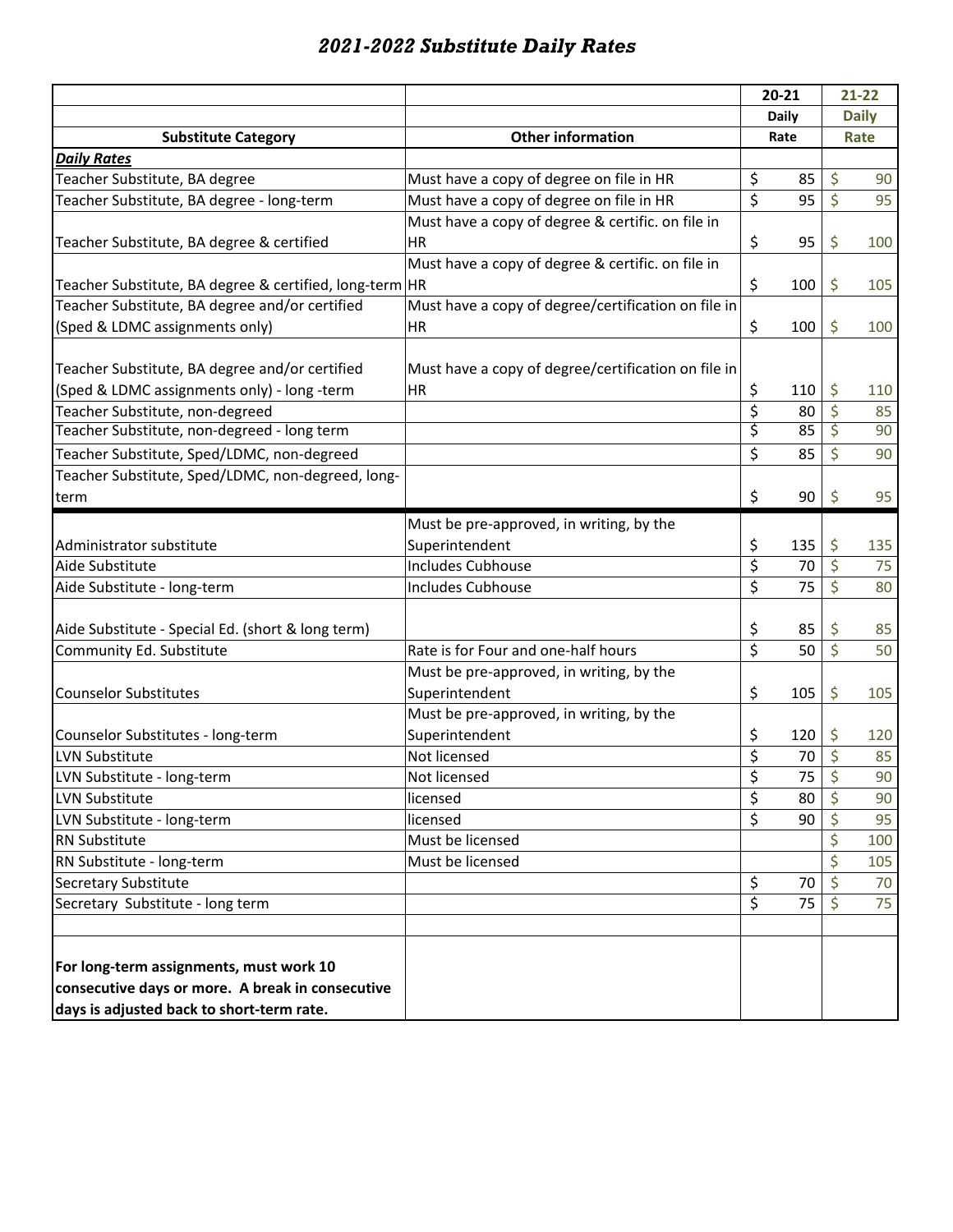|                                                            | <b>Other information</b><br>Rate                                                                                                                                   |    | $20 - 21$<br><b>Hourly</b> |      | $21 - 22$<br>Hourly |                                                                                         |
|------------------------------------------------------------|--------------------------------------------------------------------------------------------------------------------------------------------------------------------|----|----------------------------|------|---------------------|-----------------------------------------------------------------------------------------|
| <b>Substitute Category</b>                                 |                                                                                                                                                                    |    |                            | Rate |                     | <b>Notes</b>                                                                            |
| <b>Hourly Rates</b>                                        |                                                                                                                                                                    |    |                            |      |                     |                                                                                         |
| Substitutes. Food substitutes For food service substitutes |                                                                                                                                                                    | \$ | 9.20                       | Ś    | 9.20                | Administrators<br>must submit hiring<br>recommendations<br>to HR                        |
|                                                            | This applies only to Full-time Teachers working in the<br>District that are subbing during their duty-free<br>conference period. Substituting is to be implemented |    |                            |      |                     | Administrators<br>must complete<br>paper timesheet<br>and submit to<br>business/payroll |
| Substitutes, Employee                                      | only in emergency situtations.                                                                                                                                     | \$ | 25.00                      |      | 25.00               | office                                                                                  |

## *2021-2022 Substitute Hourly Rates*